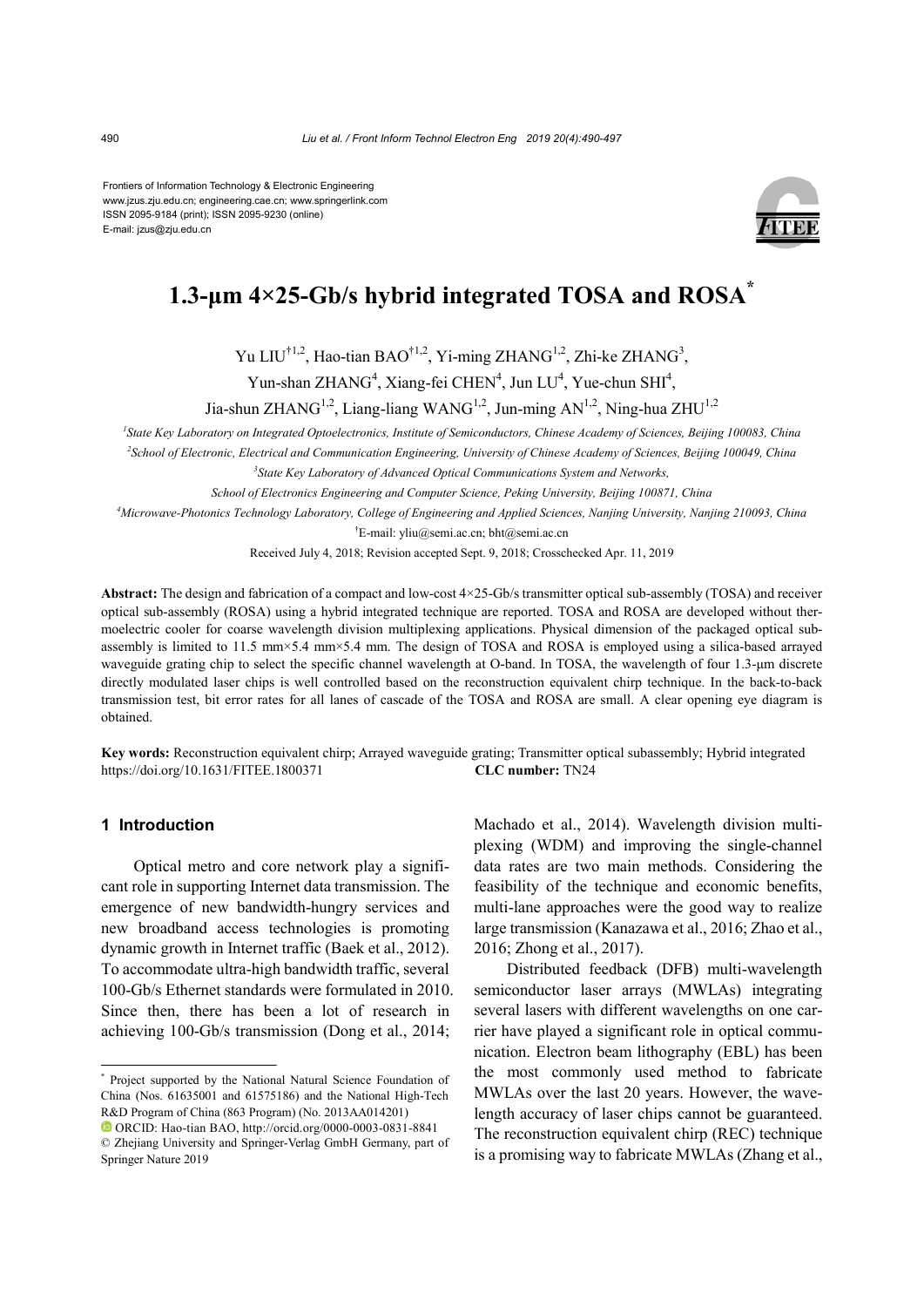2017). Compared with other methods, it can simplify the fabrication steps, and the wavelength accuracy can be precisely increased by 100 times. Dai and Chen (2007) used the REC technique to fabricate a single DFB laser chip. Then it was quickly used to fabricate MWLAs.

Because of the wide and flat spectral response and low transmission loss, thin-film filters (TFFs) with a free-space structure were used as the demultiplexer (DEMUX) in multi-wavelength systems (Kang et al., 2010). InP-based or silicon-on-insulator photonic integrated circuit and planar light-wave circuit (PLC) hybrid integration were extensively studied. The silica-on-silicon-based arrayed waveguide grating (AWG) PLC hybrid integrated technology found its commercial applications, because of its advantages of low-loss multiplexing, low-cost assembly, and compact size. It has become a practical solution competitive with other integration technologies (Dai et al., 2014).

The hybrid integrated technique, in which many discrete chips are mounted on one common subcarrier, offers many advantages, such as low cost and being optional and simple. The Nippon Telegraph and Telephone (NTT) developed compact hybrid integrated transmitter optical sub-assembly (TOSA) and receiver optical sub-assembly (ROSA) with AWG for 100-Gb/s communication (Doi et al., 2015). However, there are some differences. Electro absorption modulator integrated distributed feedback (EADFB) and thermoelectric cooler (TEC) were used in TOSA, increasing energy cost and complexity (Ohyama et al*.*, 2016). In ROSA, the back-side-illumined photodetector (PD) arrays were flip-chip mounted on the ceramic carrier to guarantee that light transmission from the AWG to PD would not change (Doi et al., 2015). Although the AWG chip was used as the multiplexing/demultiplexing, compared with TOSA/ ROSA we have developed, there are many differences.

The design and fabrication of DFB laser array chips based on the REC technique and multi-mode AWG chip were discussed. Then we detailed the fabrication of TOSA and ROSA modules using the hybrid integrated technology, including the design of optical coupling and radio frequency (RF) circuit. Moreover, the measured 3-dB bandwidth of TOSA was 3 GHz, and 10-dB bandwidths of all lanes exceeded 15 GHz.

# **2 Design and fabrication of the distributed feedback (DFB) laser array chip**

DFB laser array is one of the most important components in the hybrid integrated 100-Gb/s TOSA. It is a difficult task to fabricate a DFB laser array with all wavelengths meeting the requirement of the WDM. Using the REC technique, we developed a fourchannel DFB laser array with high wavelength accuracy for coarse wavelength division multiplexing (CWDM) systems.

The four-channel DFB laser array is shown in Fig. 1. The cavity length of the DFB laser array was 250 μm with a common ridge waveguide structure. Gratings in the four-channel DFB laser array had a *λ*/4 phase shift (EPS) at the center. Seed grating period  $Λ_0$ was set to 214.83 nm, while the sampling periods *Pn* (*n*=1, 2, 3, 4) of the four lasers were 2.31, 2.87, 3.75, and 5.36 μm, respectively. Designed wavelength spacing of the four-channel DFB laser array was 20 nm.

Fig. 2a shows the spectra of the four lasers. All lasers operated in a good single-longitudinal mode (SLM) state. Wavelengths and linear fitting curve of the DFB laser array are shown in Fig. 2b. Wavelengths of the four channels were 1268.8, 1288.9, 1308.7, and 1328.6 nm, respectively. Measured average wavelength spacing obtained from the linear fitting curve was 19.92 nm, which was only 0.08 nm smaller than the designed value. Temperature drift coefficients of the laser wavelengths in all channels were basically the same, all near 0.1 nm/°C. As shown in Fig. 3, the wavelength shift ratio of lane 3 was 0.092 nm/°C.

Power-current (*P*-*I*) curves of different lasers in the laser array at room temperature are shown in Fig. 4. All the threshold currents were nearly 5 mA.

# **3 Design and fabrication of arrayed waveguide grating (AWG) chip**

## **3.1 4×25-Gb/s AWG MUX chip with 1.3-μm CWDM**

Fig. 5 shows the diagram of the four-channel AWG CWDM chip, which had four input ports and one output port, and each input channel was on the CWDM grid with 20-nm wavelength spacing from 1271 to 1331 nm. In addition, the wavelength of the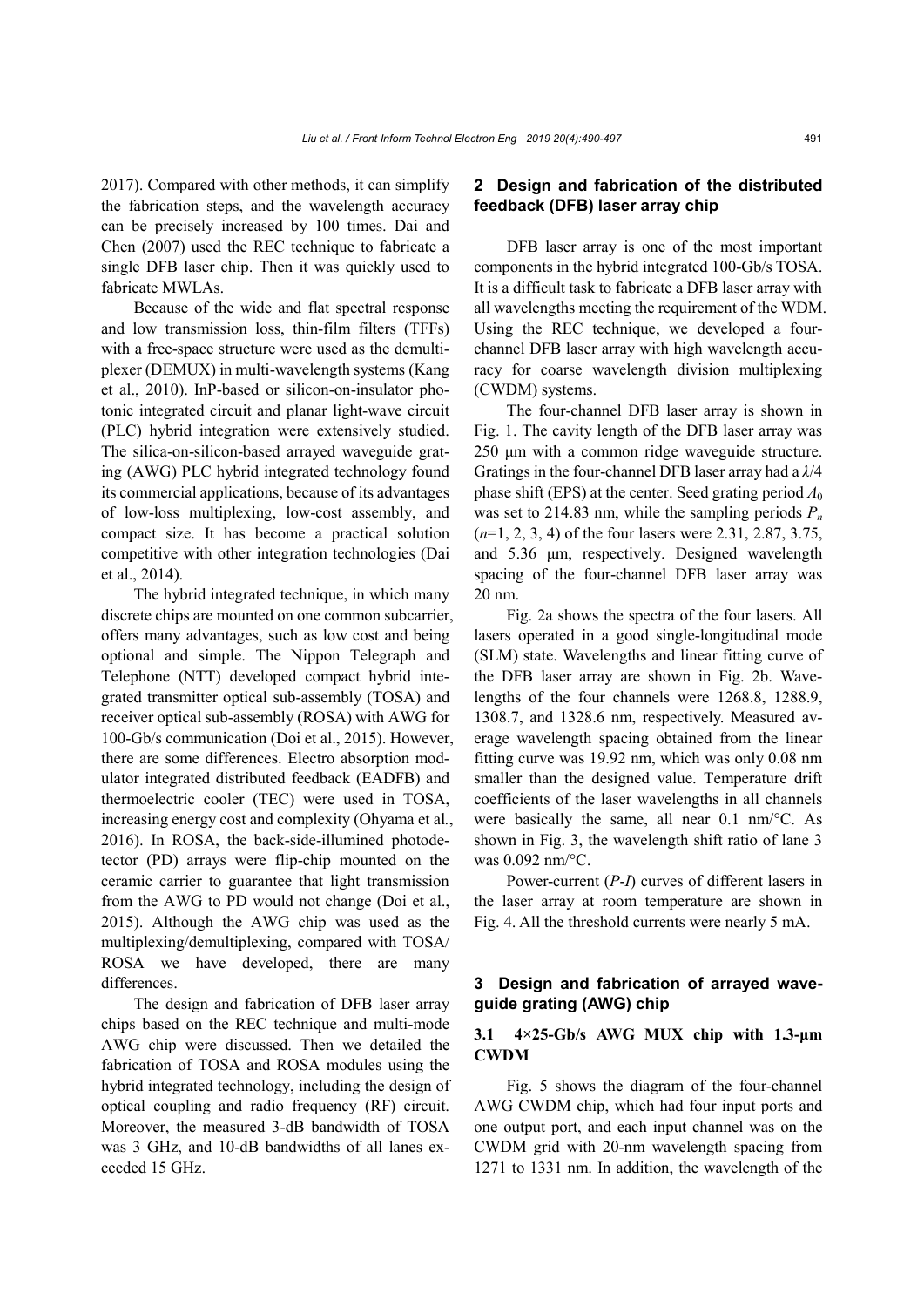

**Fig. 1 Four-channel distributed feedback (DFB) laser array for coarse wavelength division multiplexing (CWDM) systems**



**Fig. 2 Spectra (a) and wavelengths and linear fitting curve (b) of the four-channel DFB laser array** References to color refer to the online version of this figure



**Fig. 3 Wavelength shift ratio of lane 3**

AWG would have been red-shifted if the temperature rose. The red-shift coefficient was 0.011 nm/°C. To decrease the CWDM chip size, the refractive index difference between the core and cladding was processed as 2.0%, which would decrease the waveguide



**Fig. 4 Measured power-current (***P***-***I***) curves of the laser** 



**Fig. 5 Diagram of the four-channel AWG CWDM chip**

bend radius to 1.5 mm without increasing insertion loss. The core size of the input and output waveguides was 4.5  $\mu$ m×4.5  $\mu$ m for the single-mode condition. According to the AWG diffraction equation, key parameters were obtained (Table 1). The 0.75-mm pitch of input waveguides was designed for convenient coupling between directly modulated lasers (DMLs) and microlenses. The AWG CWDM chip size was 8.3 mm $\times$ 3.7 mm. A pigtail fiber was buttcoupled to the output waveguide of the AWG.

**Table 1 Key parameters of the four-channel AWG CWDM**

| Parameter                                     | Symbol       | Value $(\mu m)$ |
|-----------------------------------------------|--------------|-----------------|
| Center wavelength                             | $\lambda_0$  | 13              |
| Wavelength spacing                            | Δì.          | 0.02            |
| Array waveguide spacing                       | d            | 6               |
| Output waveguide spacing                      | $\Delta x_0$ | 7               |
| Adjacent array waveguide<br>length difference | AL           | 7.09            |
| Roland circle diameter                        | R            | 630             |

The designed four-channel CWDM AWG was fabricated using a standard semiconductor process. The  $SiO_2$ -GeO<sub>2</sub> core with a thickness of 4.5  $\mu$ m was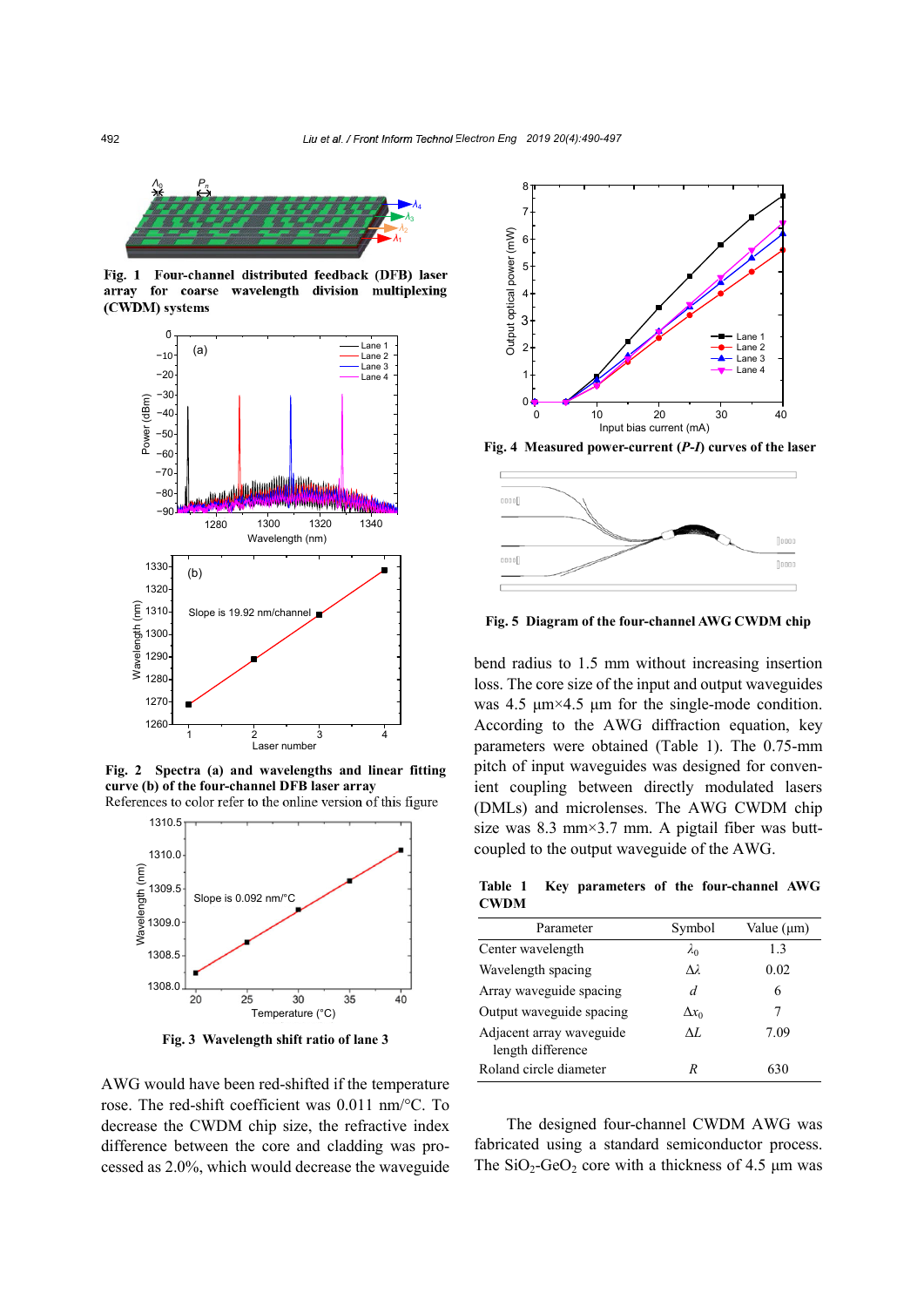deposited on a silicon substrate with a thickness of 15 μm silicon dioxide undercladding by plasma enhanced chemical vapor deposition (PECVD). Contacting photolithography was used for pattern transfer. The core with a width of 4.5 μm was etched using the inductively coupled plasma (ICP) etching method. Upper cladding silica with boron (B) and phosphorus (P) doping was deposited by PECVD. The fabricated AWG chip was diced from wafer, and the end faces of the input and output waveguides were polished to 8° to reduce the optical return loss. Optical performance of the AWG CWDM was measured with an O-band tunable light source, a polarization controller, and optical detectors. As shown in Fig. 6, the central wavelengths of Ch1, Ch2, Ch3, and Ch4 were 1270, 1290, 1310, and 1330 nm, respectively, agreeing well with the theoretical design. The peak insertion loss was less than 2.5 dB, and the 1-dB bandwidth was larger than 10 nm, satisfying assembly requirements. The output waveguide of an AWG CWDM was coupled with a pigtail fiber which introduced a 0.5-dB coupling loss.



**Fig. 6 Measured output spectra of the AWG CWDM** Black, red, blue, and purple lines represent Ch1, Ch2, Ch3, and Ch4, respectively. References to color refer to the online version of this figure

## **3.2 4×25-Gb/s AWG DEMUX chip with 1.3-μm CWDM**

Usually, the input and output waveguides of an AWG are single-mode structures. However, AWG chips in ROSA packages have multi-mode output waveguides, which can provide a broad flat-top spectral profile. The wavelength of a laser will drift because of direct modulation (frequency chirp) and active layer temperature changing; therefore, the box-like spectra can provide a much larger receiving tolerance. To obtain a more compact device rather than the waveguides with 0.75% and 1.5% index contrast, the rectangle doped-silica waveguides with 2% refractive index contrast were adopted. We first chose the height of the core waveguides to be 4 μm, considering the optical confinement factor and ability to manufacture. The relationship between the waveguide width and effective refractive index is shown in Fig. 7. To confirm the mode condition of all wavelengths, we chose 1271 and 1331 nm for simulation, which were the smallest and largest wavelengths specified in IEEE 802.3 ba.



**Fig. 7 Relationship between the waveguide width and effective refractive index**  $(n_{\text{eff}})$ 

We can see that all wavelengths had the same mode quantity, and we set the single- and multi-mode waveguide widths as 4 and 11.5 μm, respectively. Four modes existed in such multi-mode waveguides.

Light transmission direction in the AWG waveguides was horizontal, but the PD's absorption area was on the top, which means that a light turning component was needed to change the direction from horizontal to vertical. To simplify the coupling process, the end facet of output waveguides was directly ground at a certain angle (i.e., 40°) as a total internalreflection mirror to change the direction. Threedimensional (3D) finite-difference time-domain (FDTD) method was adopted to simulate the total reflection mirror (Fig. 8).



**Fig. 8 Longitudinal section of the propagation simulation with an angle of 40°**

The AWG chip was fabricated by silica. First, the lower silica cladding was grown on the silicon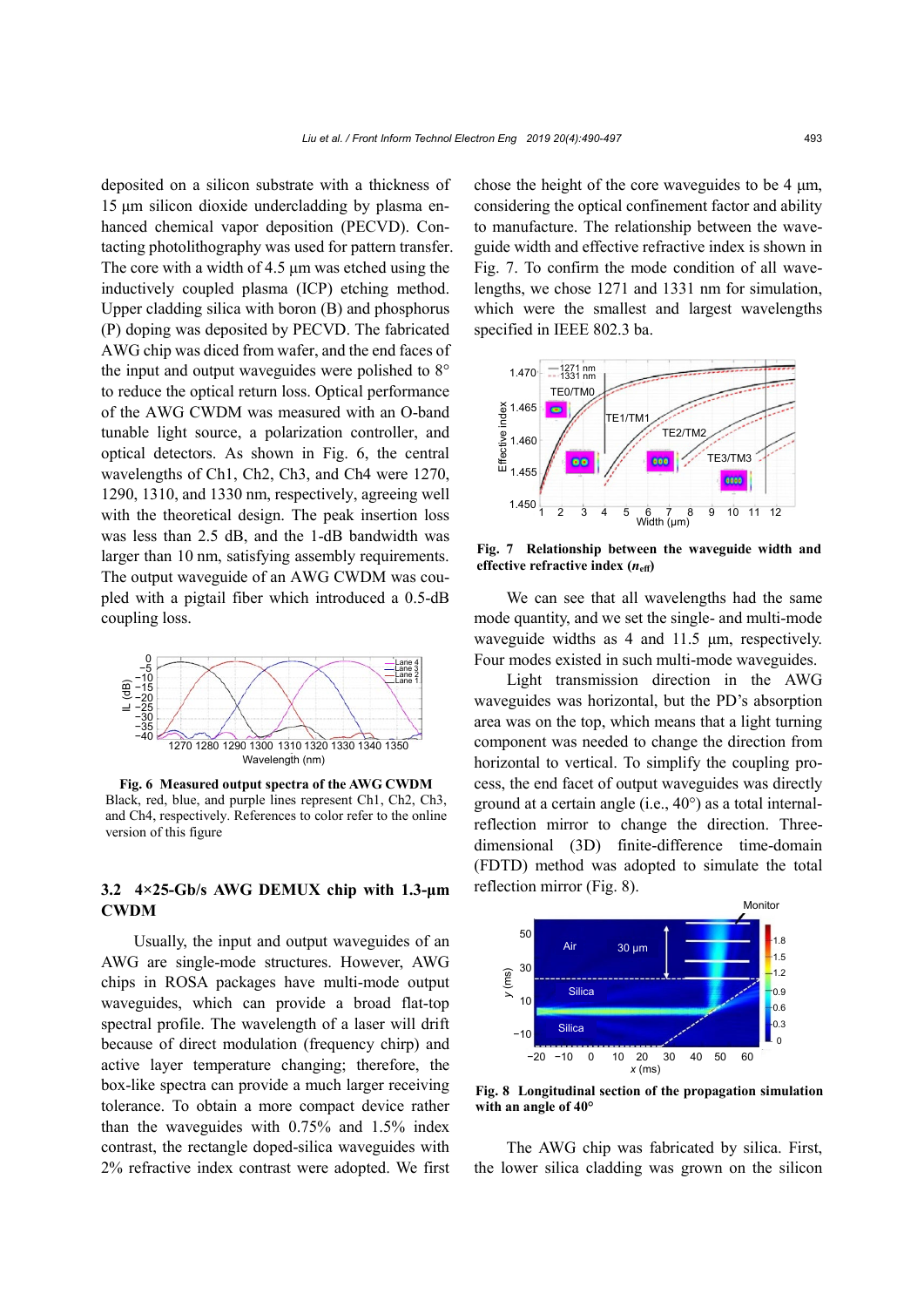substrate. Then PECVD was used to deposit the germanium-doped layer. Next, the waveguide structure was formed by the ICP etching method, making edges smooth and sharp. Finally, the silica upper cladding was grown again by PECVD.

To reduce the reflection loss, the AWG chip will be flipped over when coupling with the PD array; therefore, light needs to pass through only the thin upper cladding of the AWG. Turning mirror was made in several steps: First, the end facet of waveguides was roughly ground by grinder; Then we used SiC particles with 1-μm diameter to polish 30 min; Last,  $CeO<sub>2</sub>$  particles with 0.5-µm diameter were used to further polish another 30 min, which makes the mirror extremely smooth and minimizes the reflection loss (Li et al., 2018).

# **4 Hybrid integrated TOSA and ROSA**

Based on the studies of directly modulated DFB lasers with multi-wavelength and AWG chips, mentioned in Sections 2 and 3, we fabricated the 4×25-Gb/s TOSA/ROSA using a hybrid integrated technique. Back-to-back (BTB) transmission performances were verified.

#### **4.1 TOSA**

As shown in Fig. 9, many active and passive photonic devices were packaged in a compact ceramic cuboid shell. The size of the package housing is 11.5 mm×5.4 mm×5.4 mm. Because the pitch of laser chips on the monolithic laser array is fixed, it is impossible to laterally adjust the optical path, leading to a decrease of coupling efficiency. The DFB laser array (MWLA) chip with different operational wavelengths of 1269.5, 1289.7, 1309.6, and 1329.7 nm was cleaved into four discrete lasers, which were installed on an RF circuit board. A fourchannel silica-based AWG chip was mounted on the substrate to multiplex different optical signals into one fiber because of its low dimension and sufficient wavelength spacing. Four focusing lenses were placed between laser chips and AWG to improve the optical coupling efficiency.

The 3-dB bandwidth of the RF circuit board, which connects the DML chips and external circuitry, will influence the transmission performance. The matching impedance and suppression of crosstalk

between different channels should be focused on. The impedance of the transmission line should meet the requirement of the 50- $Ω$  measure system. Signal line width and gap distance between the center conductor and coplanar ground plane were set to 0.09 and 0.04 mm, respectively, while the isolation layer was made of 0.25-mm AlN. Four 40- $\Omega$  matching resistors were used to compensate for the  $10-\Omega$  laser load. An Au film was deposited on the back and top surfaces of the AlN ceramic by the electroplating method. Three sidewalls of the RF circuit were metalized to connect the ground of top and lower surfaces.



**Fig. 9 Comparison of schematic and physical maps for the 4×25-Gb/s TOSA module**

Fig. 10 shows the S21 curves of the microwave circuit, in which the insertion losses for four lanes from DC to 30 GHz were about 1.7, 1.3, 1.3, and 1.5 dB, respectively. The 2.5-dB decreasing value was caused by the matching resistor. In addition, the electrical crosstalk of adjacent channels was less than −20 dB.



**Fig. 10 S21 curves and electrical crosstalk for the microwave circuit board**

References to color refer to the online version of this figure

Fig. 11 demonstrates how the laser ships and RF circuit fit together. The negative (N) electrode of the laser chip was directly set and soldered on the shared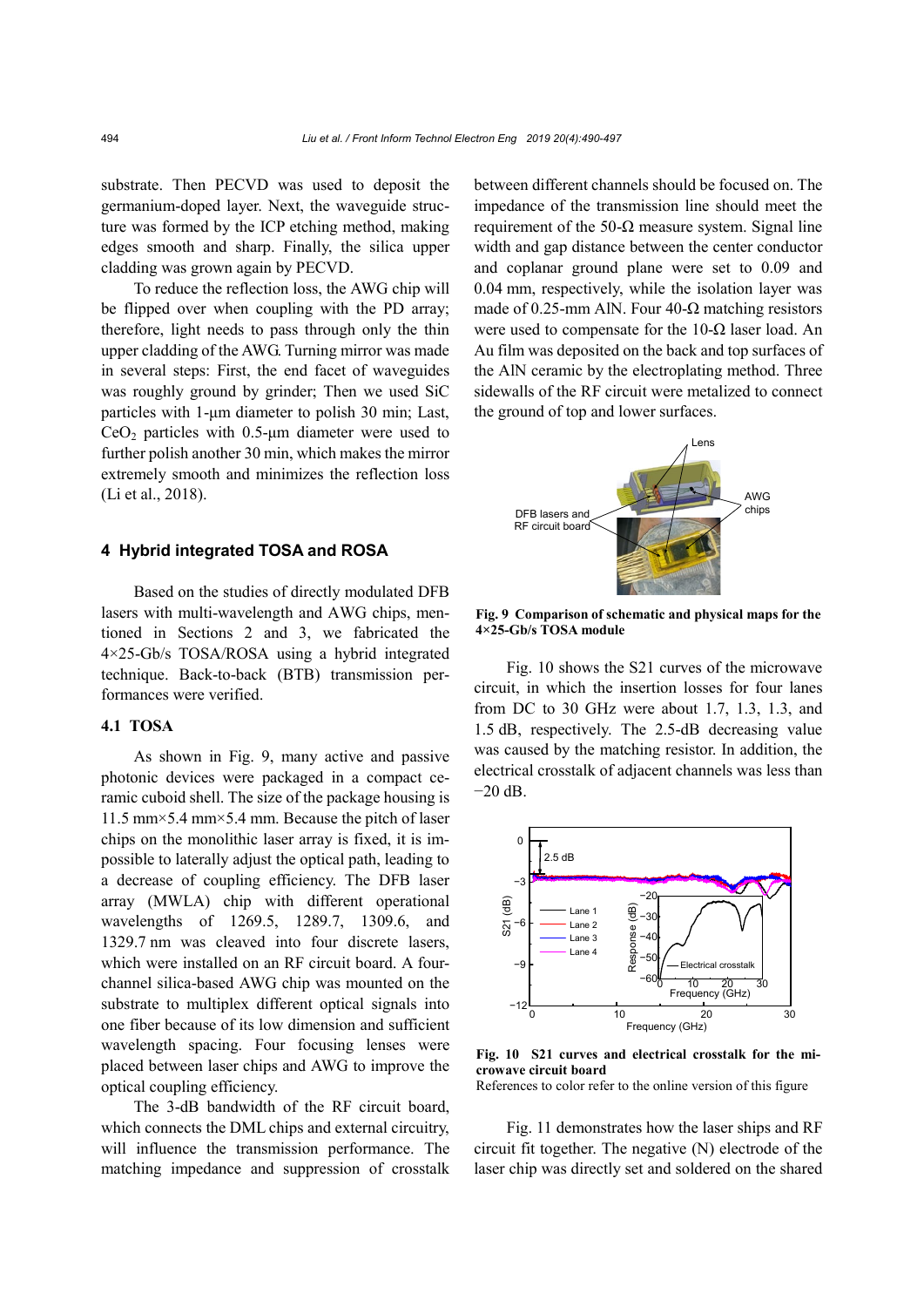ground line of the RF board, while the positive (P) electrode connected with the signal line through the golden bonding wire. Because lateral alignment was critical for reducing the mismatch, alignment marks were fabricated at the proper location on the RF circuit, guaranteeing that the transverse pitches of laser chips and lens were both 0.75 mm.



**Fig. 11 Connection between laser chips and RF circuit**

Stable and precise optical coupling is essential for low-loss and high-bit-rate communication systems. Nevertheless, with the mismatch between DFB laser and waveguide modal profiles (spot sizes), a simple butt-joint method will result in poor coupling efficiency, typically 10%. The employment of a lens to make the divergent light beam converge is completely necessary. The focus point was determined by a simulation of the sequential raytracing method. We could ultimately find that the distances from the laser chip and input waveguide to the facet of the lens were 0.21 mm and 0.518 mm, respectively. As Fig. 12 shows, the total gap between the DML chip and facet of the waveguide was 1.24 mm using a 0.5-mm lens. In addition, carefully adjusting the height of the subcarrier of individual optical devices to ensure their center in the same plane could increase the concentricity accuracy. The coupling efficiency could be increased to 80% after optimization.



**Fig. 12 Optical coupling diagram**

Fig. 13 shows the *P*-*I* curves of the TOSA module. It indicates that when the injected current was 40 mA, the output optical power of all channels was larger than 2.5 mW. All wavelengths were within the range of the CWDM grid. Side-mode suppression ratios (SMSRs) in all lanes were larger than 40 dB (Zhang et al., 2018).



**Fig. 13** *P***-***I* **curves of TOSA and the spectrum of DML** Colored areas of the insert graph refer to the CWDM grid. References to color refer to the online version of this figure

## **4.2 ROSA**

ROSA consists of three portions, including a silica-based PLC AWG chip, a four-channel mesatype PIN PD array, and a microwave circuit board. The package of the receive module is similar to that of the transmitter module. Fig. 14 shows the  $4\times25$ -GHz ROSA. The AWG chip allocated the optical signals from fiber into four specific wavelengths, which were collected and transformed to electric signals by the four-channel PD array. High responsivity of a normal mesa-type Ge/Si PIN PD made it suitable for hybrid integration. The diameter of the absorption area was 20 μm. The responsivity could reach 0.9 A/W@−3 V, and normal dark current was 150 nA@−3 V. The PD array was mounted on the carrier according to the upward direction of the photosensitive face. The output side end facet of the AWG, which was located above the photosensitive face, was polished to form a 40° mirror. Thus, the direction of the laser light in AWG could be turned to illuminate the PD without using any light turning component. Tungsten copper alloy coated with Au was chosen as the chip sink, because of its outstanding thermal conductivity, dielectric constant, and the fact that its thermal expansion coefficient matches the Si-Ge material well. The AWG chip and PD array were actively aligned and coupled in the hybrid integrated process. The PD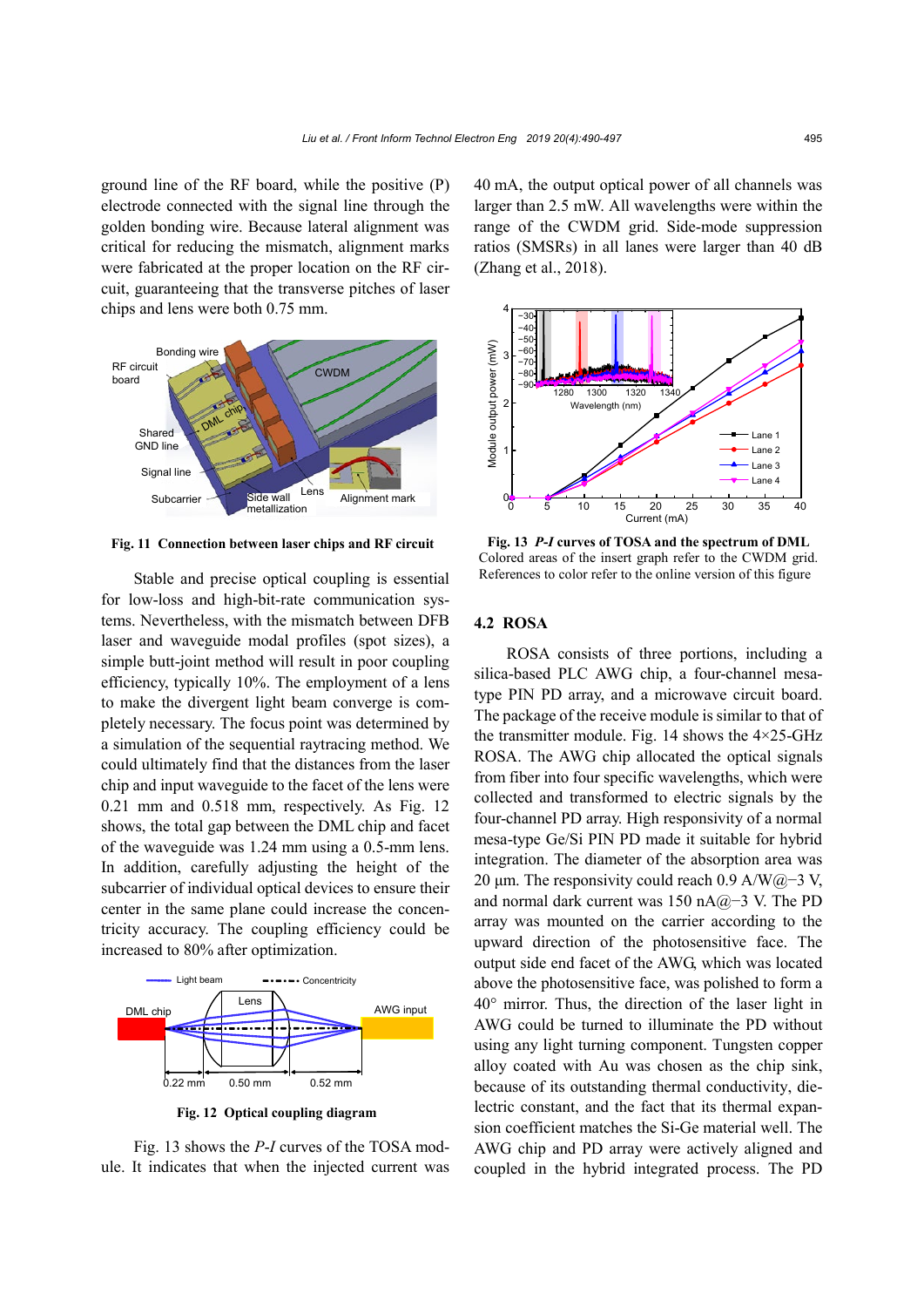array was stuck to a carrier by conductive epoxy. The AWG chip was held and moved by a fixture toward the PD array until the PD produced the maximum photocurrent. Then the AWG chip was adhibited with UV glue.



**Fig. 14 Photograph of the 4×25-GHz ROSA**

High-speed characteristic of transmission linking with TOSA and ROSA was measured. Fig. 15 shows the 28-Gb/s experimental setup. To achieve an identical optical power output, the bias current for lanes 2–4 was set to 35 mA, while the bias current of lane 1 was 30 mA. The output power was about 2.5 mW (Fig. 13). 28-Gb/s, non-return to zero (NRZ), and  $2^{31}$ -1 pseudo-random bit sequence (PRBS) signals were generated by a bit pattern generator (BPG). Before introducing the laser, the output signal from the BPG was amplified by the electric amplifier (EA), whose 3-dB bandwidth exceeded 38 GHz. ROSA was used to receive and convert the modulated optical signal to an RF signal, which was recorded by a realtime 100-GSa/s digital sampling oscilloscope (DSO) and processed off-line.



**Fig. 15 28-Gb/s back-to-back (BTB) transmission of TOSA and ROSA**

BPG: bit pattern generator; EA: electric amplifier; VOA: variable optical attenuator; DSO: digital sampling oscilloscope

Fig. 16 shows the bit error rates (BERs) between TOSA and ROSA. When performing the BTB transmission experiment, the sensitivities of the receiver for lanes 1–4 at the forward error correction (FEC) limited to  $5 \times 10^{-5}$  were about -7.1, -6.6, -6.2, and −5.1 dBm, respectively. Fig. 17 shows the obtained eye diagrams, which were very clear without overshoots or ripples.



**Fig. 16 Bit error rates (BERs) between TOSA and ROSA under 28-Gb/s operation**



**Fig. 17 Eye diagrams of four channels under 28-Gb/s operation for back-to-back (BTB) transmission: (a) lane 1; (b) lane 2; (c) lane 3; (d) lane 4**

## **5 Conclusions**

In this study, the 4×25-Gb/s TOSA and ROSA have been fabricated to realize 100-Gb/s transmission. Using the REC technique, an accurate wavelength DFB laser array has been fabricated. The developed AWG chip with multi-mode structure and broad flat-top spectral profile can provide sufficient wavelength spacing to enable the laser to operate without TEC. For packaging, to facilitate the adjustment of optical path and enhance the coupling efficiency, the monolithic DFB laser array has been cleaved into four discrete laser chips. Four chips have been packaged with four lenses and one AWG chip operating on the O-band in a compact ceramic packaging housing. RF board has been side-metalized to suppress crosstalk. The measured 3-dB bandwidth of TOSA was 3 GHz, and the 10-dB bandwidth exceeded 15 GHz. The performance of 100-Gb/s BTB transmission from TOSA to ROSA was good. The long-distance transmission performance of the proposed TOSA and ROSA will be discussed in the future.